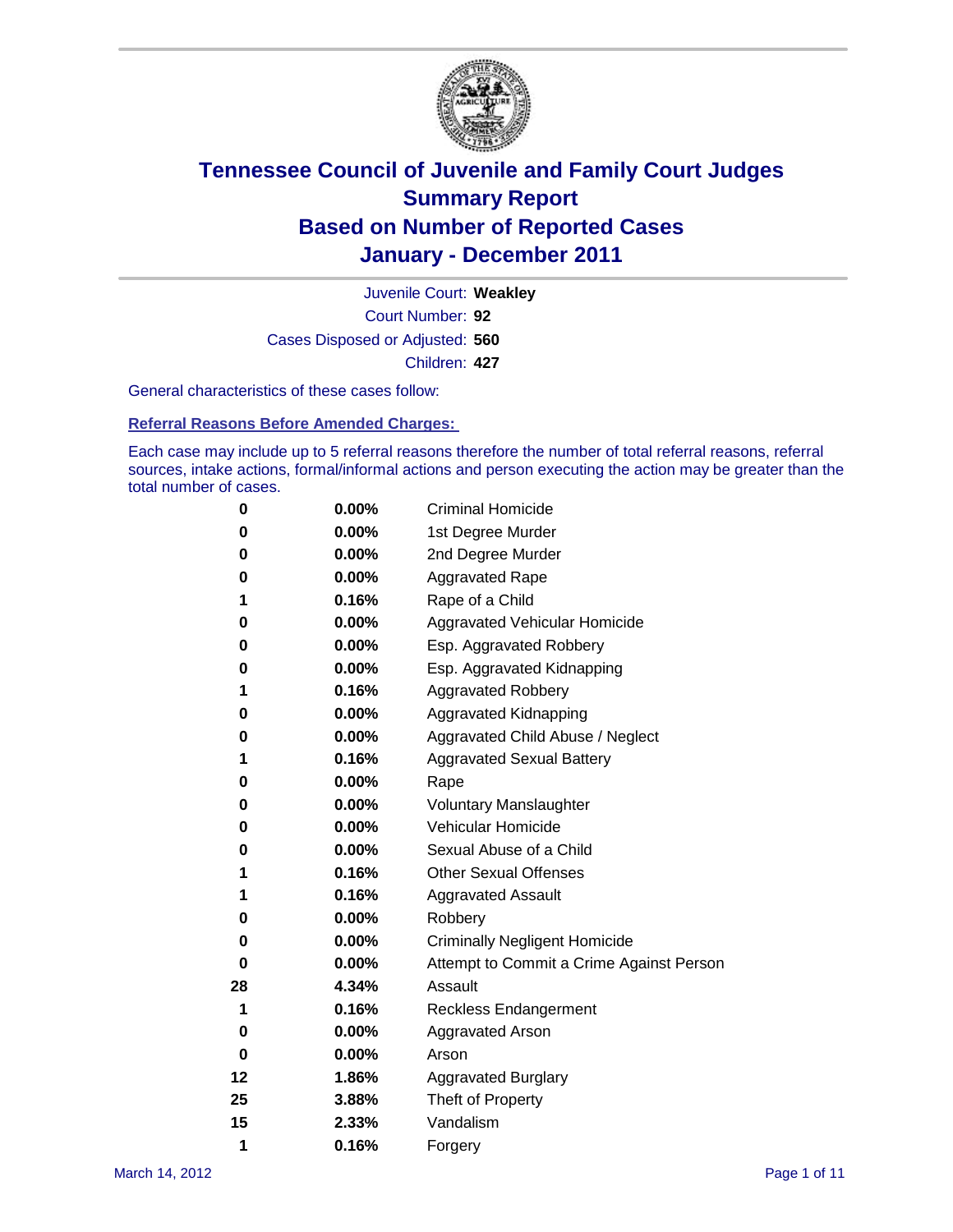

Court Number: **92** Juvenile Court: **Weakley** Cases Disposed or Adjusted: **560** Children: **427**

#### **Referral Reasons Before Amended Charges:**

Each case may include up to 5 referral reasons therefore the number of total referral reasons, referral sources, intake actions, formal/informal actions and person executing the action may be greater than the total number of cases.

| 0  | 0.00% | <b>Worthless Checks</b>                                     |
|----|-------|-------------------------------------------------------------|
| 0  | 0.00% | Illegal Possession / Fraudulent Use of Credit / Debit Cards |
| 7  | 1.09% | <b>Burglary</b>                                             |
| 3  | 0.47% | Unauthorized Use of a Vehicle                               |
| 0  | 0.00% | <b>Cruelty to Animals</b>                                   |
| 0  | 0.00% | Sale of Controlled Substances                               |
| 2  | 0.31% | <b>Other Drug Offenses</b>                                  |
| 10 | 1.55% | Possession of Controlled Substances                         |
| 0  | 0.00% | <b>Criminal Attempt</b>                                     |
| 0  | 0.00% | Carrying Weapons on School Property                         |
| 3  | 0.47% | Unlawful Carrying / Possession of a Weapon                  |
| 4  | 0.62% | <b>Evading Arrest</b>                                       |
| 0  | 0.00% | Escape                                                      |
| 2  | 0.31% | Driving Under Influence (DUI)                               |
| 25 | 3.88% | Possession / Consumption of Alcohol                         |
| 1  | 0.16% | Resisting Stop, Frisk, Halt, Arrest or Search               |
| 0  | 0.00% | <b>Aggravated Criminal Trespass</b>                         |
| 2  | 0.31% | Harassment                                                  |
| 1  | 0.16% | Failure to Appear                                           |
| 5  | 0.78% | Filing a False Police Report                                |
| 0  | 0.00% | Criminal Impersonation                                      |
| 13 | 2.02% | <b>Disorderly Conduct</b>                                   |
| 4  | 0.62% | <b>Criminal Trespass</b>                                    |
| 3  | 0.47% | <b>Public Intoxication</b>                                  |
| 0  | 0.00% | Gambling                                                    |
| 11 | 1.71% | Traffic                                                     |
| 4  | 0.62% | <b>Local Ordinances</b>                                     |
| 1  | 0.16% | Violation of Wildlife Regulations                           |
| 5  | 0.78% | Contempt of Court                                           |
| 18 | 2.79% | Violation of Probation                                      |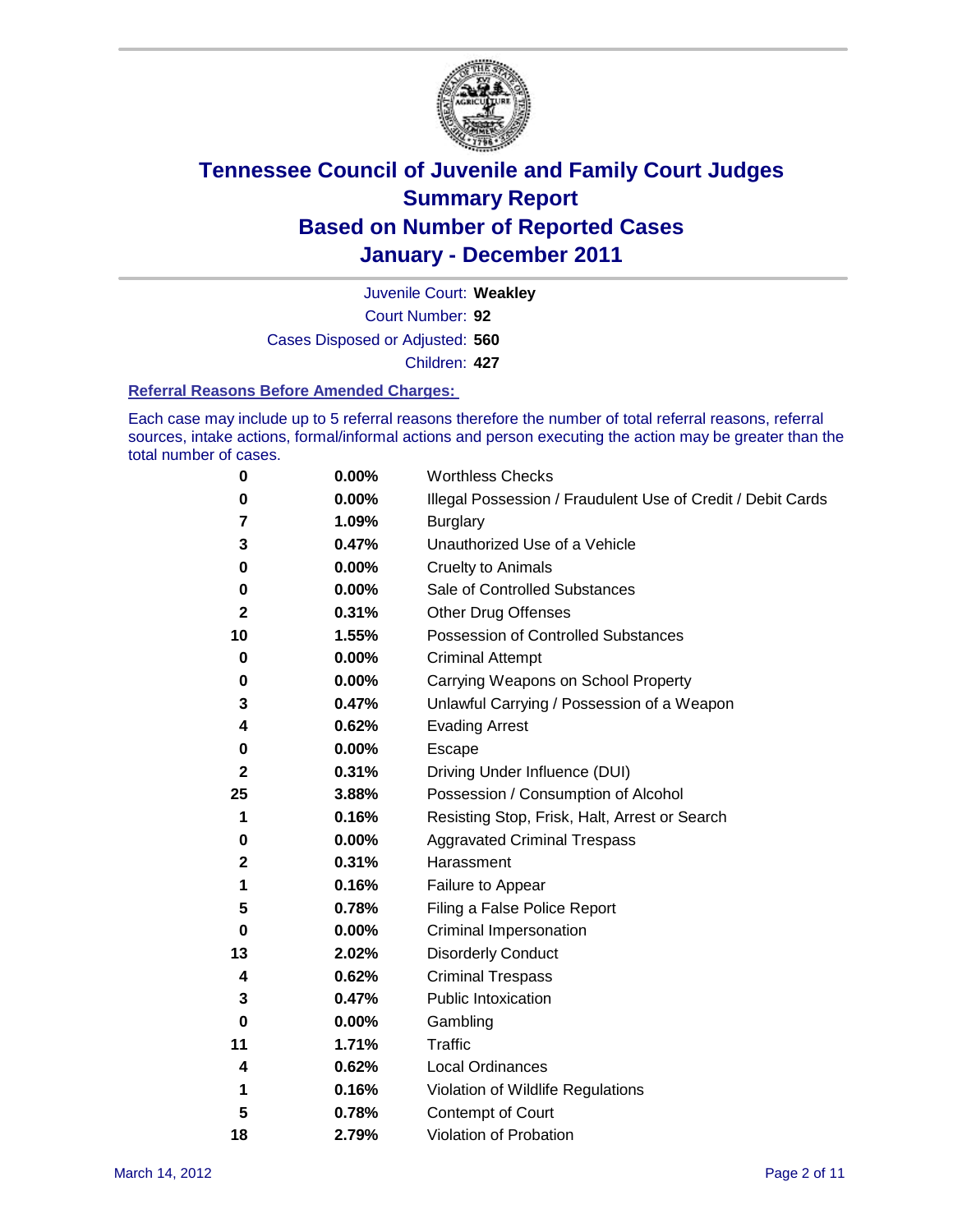

Court Number: **92** Juvenile Court: **Weakley** Cases Disposed or Adjusted: **560** Children: **427**

#### **Referral Reasons Before Amended Charges:**

Each case may include up to 5 referral reasons therefore the number of total referral reasons, referral sources, intake actions, formal/informal actions and person executing the action may be greater than the total number of cases.

| 4   | 0.62%   | Violation of Aftercare                 |
|-----|---------|----------------------------------------|
| 17  | 2.64%   | Unruly Behavior                        |
| 184 | 28.53%  | Truancy                                |
| 10  | 1.55%   | In-State Runaway                       |
| 3   | 0.47%   | Out-of-State Runaway                   |
| 16  | 2.48%   | Possession of Tobacco Products         |
| 0   | 0.00%   | Violation of a Valid Court Order       |
| 10  | 1.55%   | Violation of Curfew                    |
| 0   | 0.00%   | <b>Sexually Abused Child</b>           |
| 0   | 0.00%   | <b>Physically Abused Child</b>         |
| 58  | 8.99%   | Dependency / Neglect                   |
| 13  | 2.02%   | <b>Termination of Parental Rights</b>  |
| 0   | 0.00%   | <b>Violation of Pretrial Diversion</b> |
| 4   | 0.62%   | Violation of Informal Adjustment       |
| 29  | 4.50%   | <b>Judicial Review</b>                 |
| 0   | 0.00%   | <b>Administrative Review</b>           |
| 0   | 0.00%   | <b>Foster Care Review</b>              |
| 47  | 7.29%   | Custody                                |
| 12  | 1.86%   | Visitation                             |
| 1   | 0.16%   | Paternity / Legitimation               |
| 4   | 0.62%   | <b>Child Support</b>                   |
| 0   | 0.00%   | <b>Request for Medical Treatment</b>   |
| 0   | 0.00%   | <b>Consent to Marry</b>                |
| 22  | 3.41%   | Other                                  |
| 645 | 100.00% | <b>Total Referrals</b>                 |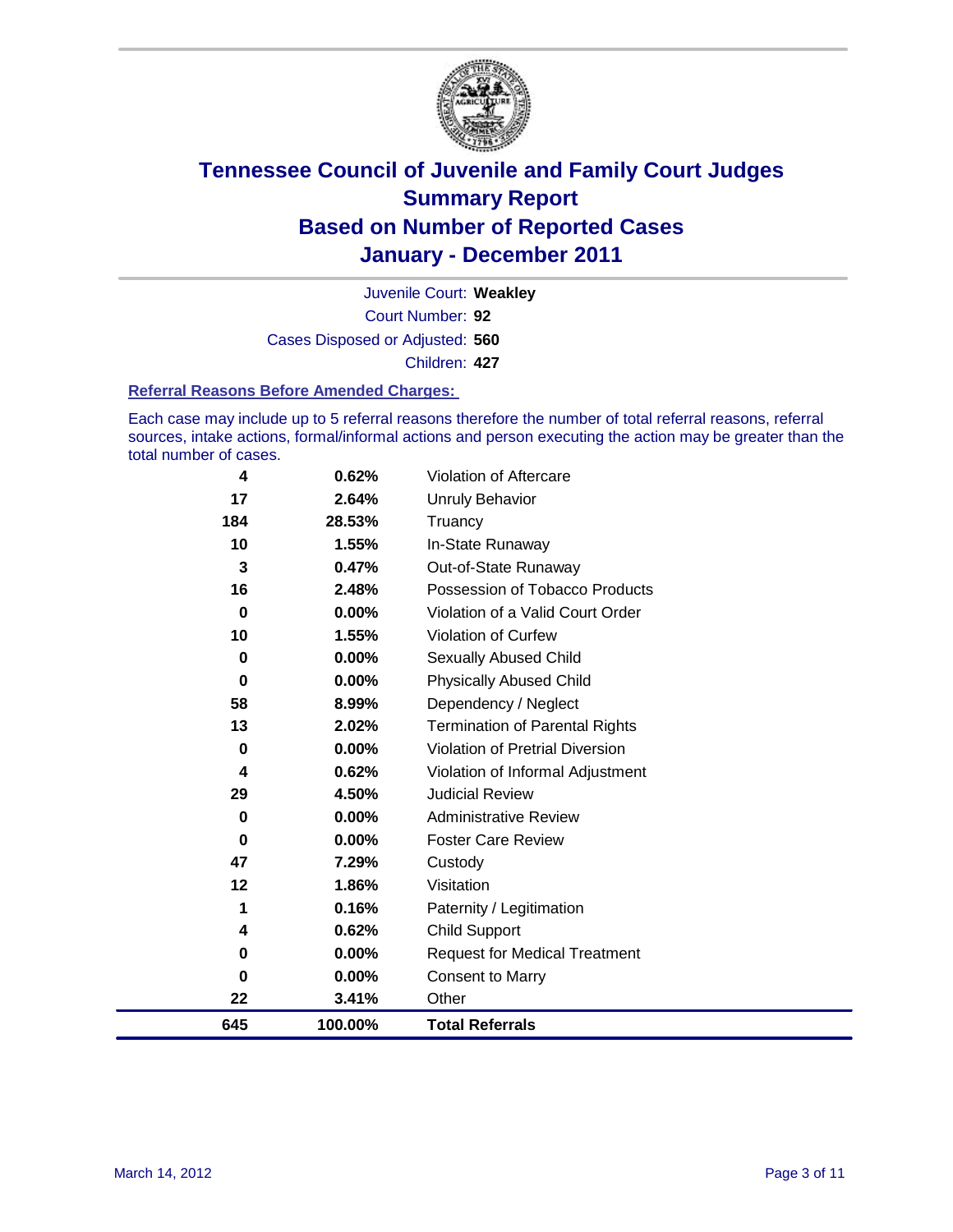

|                            |                                 | Juvenile Court: Weakley           |  |
|----------------------------|---------------------------------|-----------------------------------|--|
|                            |                                 | Court Number: 92                  |  |
|                            | Cases Disposed or Adjusted: 560 |                                   |  |
|                            |                                 | Children: 427                     |  |
| <b>Referral Sources: 1</b> |                                 |                                   |  |
| 223                        | 34.57%                          | Law Enforcement                   |  |
| 52                         | 8.06%                           | Parents                           |  |
| 20                         | 3.10%                           | Relatives                         |  |
| 4                          | 0.62%                           | Self                              |  |
| 196                        | 30.39%                          | School                            |  |
| 1                          | 0.16%                           | <b>CSA</b>                        |  |
| 115                        | 17.83%                          | <b>DCS</b>                        |  |
| 3                          | 0.47%                           | <b>Other State Department</b>     |  |
| $\bf{0}$                   | 0.00%                           | <b>District Attorney's Office</b> |  |
| 17                         | 2.64%                           | <b>Court Staff</b>                |  |
| $\mathbf{2}$               | 0.31%                           | Social Agency                     |  |
| 6                          | 0.93%                           | <b>Other Court</b>                |  |
| 3                          | 0.47%                           | Victim                            |  |
| 1                          | 0.16%                           | Child & Parent                    |  |
| 0                          | 0.00%                           | Hospital                          |  |
| 0                          | 0.00%                           | Unknown                           |  |
| $\mathbf 2$                | 0.31%                           | Other                             |  |
| 645                        | 100.00%                         | <b>Total Referral Sources</b>     |  |
|                            |                                 |                                   |  |

### **Age of Child at Referral: 2**

| 427 | 100.00% | <b>Total Child Count</b> |
|-----|---------|--------------------------|
| 0   | 0.00%   | <b>Unknown</b>           |
| 0   | 0.00%   | Ages 19 and Over         |
| 70  | 16.39%  | Ages 17 through 18       |
| 86  | 20.14%  | Ages 15 through 16       |
| 63  | 14.75%  | Ages 13 through 14       |
| 34  | 7.96%   | Ages 11 through 12       |
| 174 | 40.75%  | Ages 10 and Under        |
|     |         |                          |

<sup>1</sup> If different than number of Referral Reasons (645), verify accuracy of your court's data.

<sup>2</sup> One child could be counted in multiple categories, verify accuracy of your court's data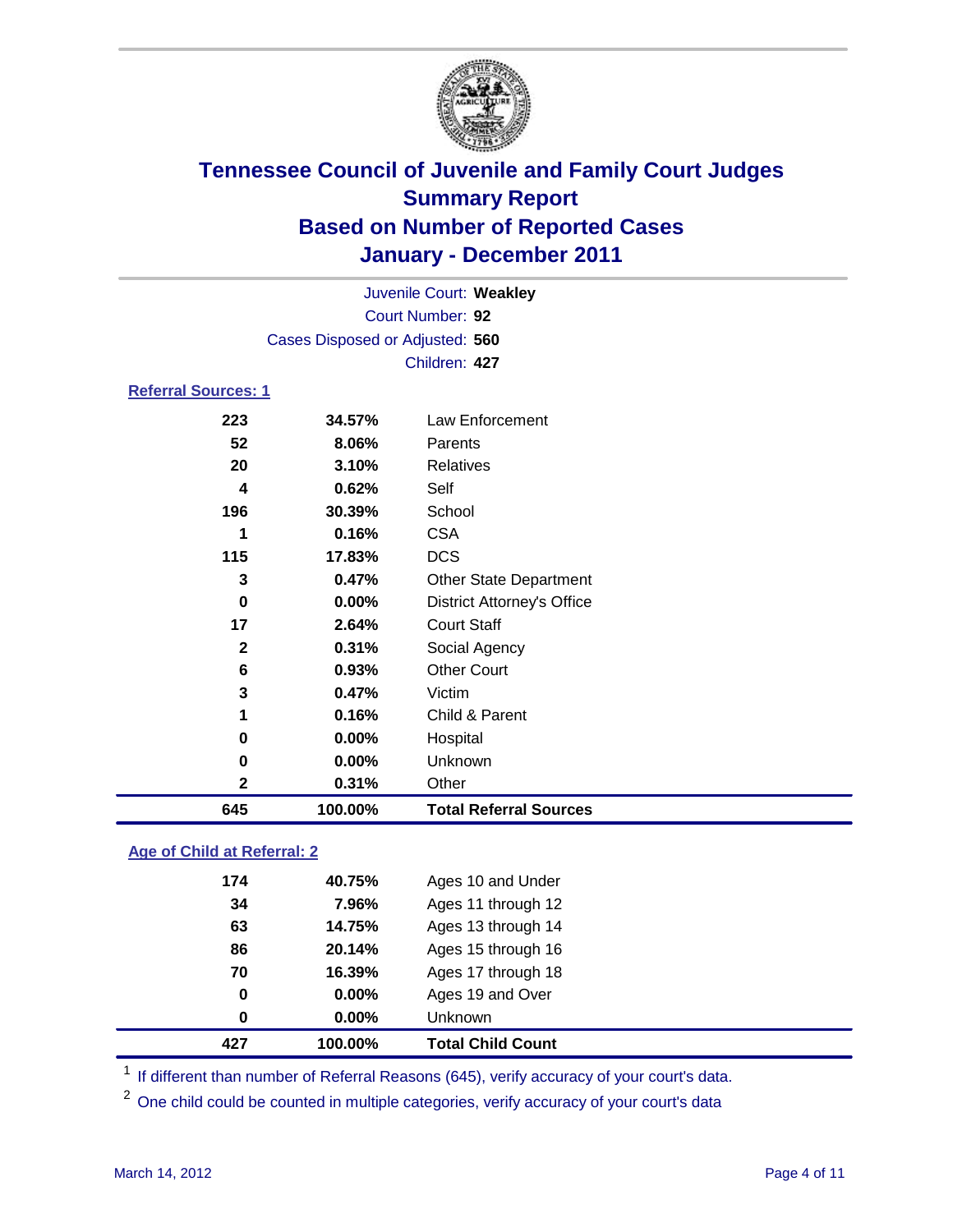

|                                         | Juvenile Court: Weakley         |                          |  |  |
|-----------------------------------------|---------------------------------|--------------------------|--|--|
| Court Number: 92                        |                                 |                          |  |  |
|                                         | Cases Disposed or Adjusted: 560 |                          |  |  |
|                                         |                                 | Children: 427            |  |  |
| Sex of Child: 1                         |                                 |                          |  |  |
| 234                                     | 54.80%                          | Male                     |  |  |
| 193                                     | 45.20%                          | Female                   |  |  |
| $\mathbf 0$                             | 0.00%                           | Unknown                  |  |  |
| 427                                     | 100.00%                         | <b>Total Child Count</b> |  |  |
| Race of Child: 1                        |                                 |                          |  |  |
| 355                                     | 83.14%                          | White                    |  |  |
| 50                                      | 11.71%                          | African American         |  |  |
| $\mathbf{2}$                            | 0.47%                           | Native American          |  |  |
| 1                                       | 0.23%                           | Asian                    |  |  |
| 9                                       | 2.11%                           | Mixed                    |  |  |
| 10                                      | 2.34%                           | Unknown                  |  |  |
| 427                                     | 100.00%                         | <b>Total Child Count</b> |  |  |
| <b>Hispanic Origin: 1</b>               |                                 |                          |  |  |
| 5                                       | 1.17%                           | Yes                      |  |  |
| 353                                     | 82.67%                          | <b>No</b>                |  |  |
| 69                                      | 16.16%                          | Unknown                  |  |  |
| 427                                     | 100.00%                         | <b>Total Child Count</b> |  |  |
| <b>School Enrollment of Children: 1</b> |                                 |                          |  |  |
| 376                                     | 88.06%                          | Yes                      |  |  |
| 42                                      | 9.84%                           | <b>No</b>                |  |  |
| 9                                       | 2.11%                           | Unknown                  |  |  |
| 427                                     | 100.00%                         | <b>Total Child Count</b> |  |  |

One child could be counted in multiple categories, verify accuracy of your court's data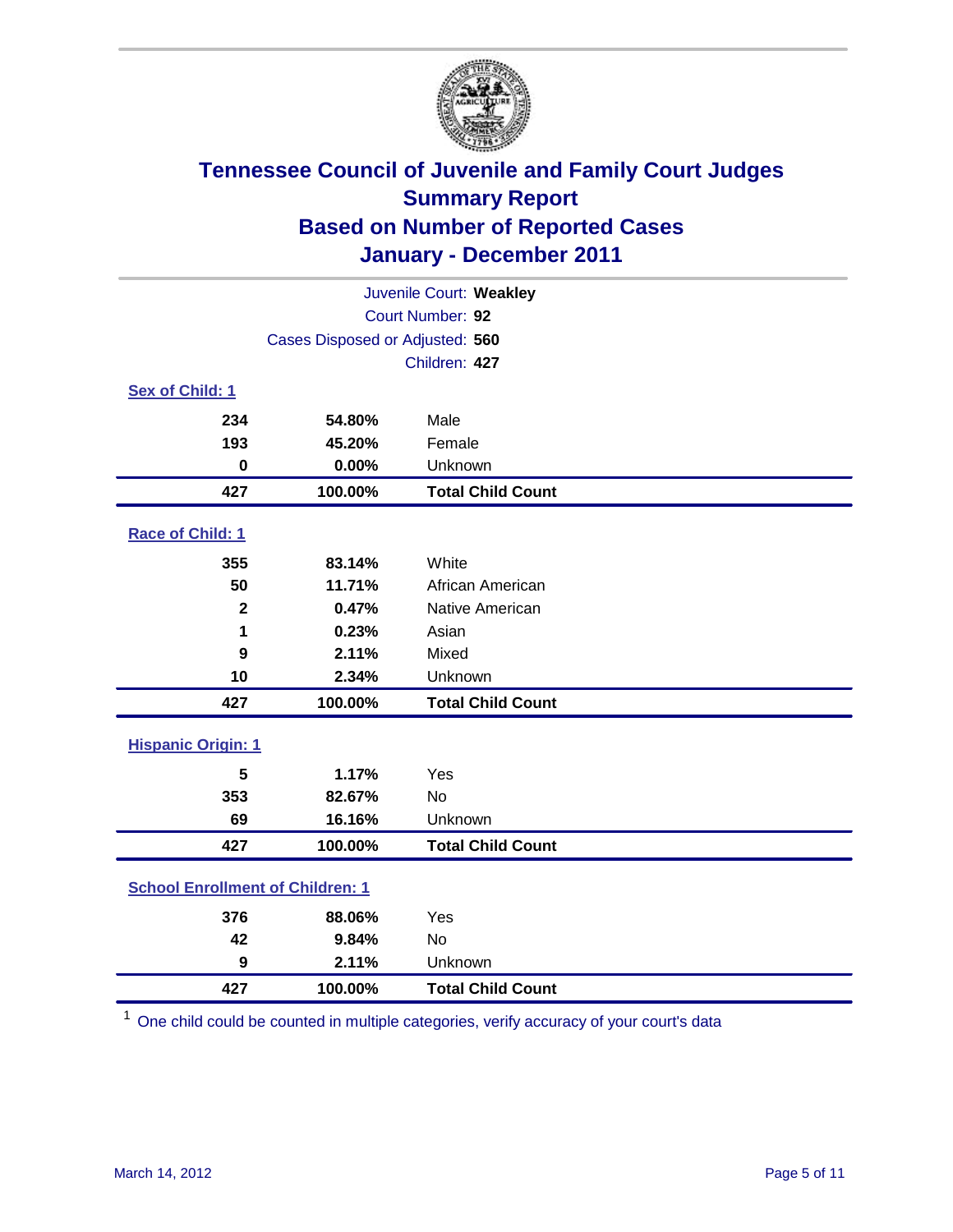

Court Number: **92** Juvenile Court: **Weakley** Cases Disposed or Adjusted: **560** Children: **427**

#### **Living Arrangement of Child at Time of Referral: 1**

| 427 | 100.00%  | <b>Total Child Count</b>     |
|-----|----------|------------------------------|
| 0   | 0.00%    | Other                        |
| 17  | 3.98%    | <b>Unknown</b>               |
| 1   | 0.23%    | Independent                  |
| 0   | 0.00%    | In an Institution            |
| 3   | 0.70%    | In a Residential Center      |
| 0   | 0.00%    | In a Group Home              |
| 13  | 3.04%    | With Foster Family           |
| 1   | 0.23%    | With Adoptive Parents        |
| 58  | 13.58%   | <b>With Relatives</b>        |
| 52  | 12.18%   | With Father                  |
| 182 | 42.62%   | With Mother                  |
| 15  | 3.51%    | With Mother and Stepfather   |
| 4   | $0.94\%$ | With Father and Stepmother   |
| 81  | 18.97%   | With Both Biological Parents |
|     |          |                              |

#### **Type of Detention: 2**

| 560 | 100.00%  | <b>Total Detention Count</b> |  |
|-----|----------|------------------------------|--|
| 0   | 0.00%    | Other                        |  |
| 536 | 95.71%   | Does Not Apply               |  |
| 3   | 0.54%    | Unknown                      |  |
| 0   | $0.00\%$ | Psychiatric Hospital         |  |
| 0   | 0.00%    | Jail - No Separation         |  |
| 0   | $0.00\%$ | Jail - Partial Separation    |  |
| 0   | 0.00%    | Jail - Complete Separation   |  |
| 15  | 2.68%    | Juvenile Detention Facility  |  |
| 6   | 1.07%    | Non-Secure Placement         |  |
|     |          |                              |  |

<sup>1</sup> One child could be counted in multiple categories, verify accuracy of your court's data

<sup>2</sup> If different than number of Cases (560) verify accuracy of your court's data.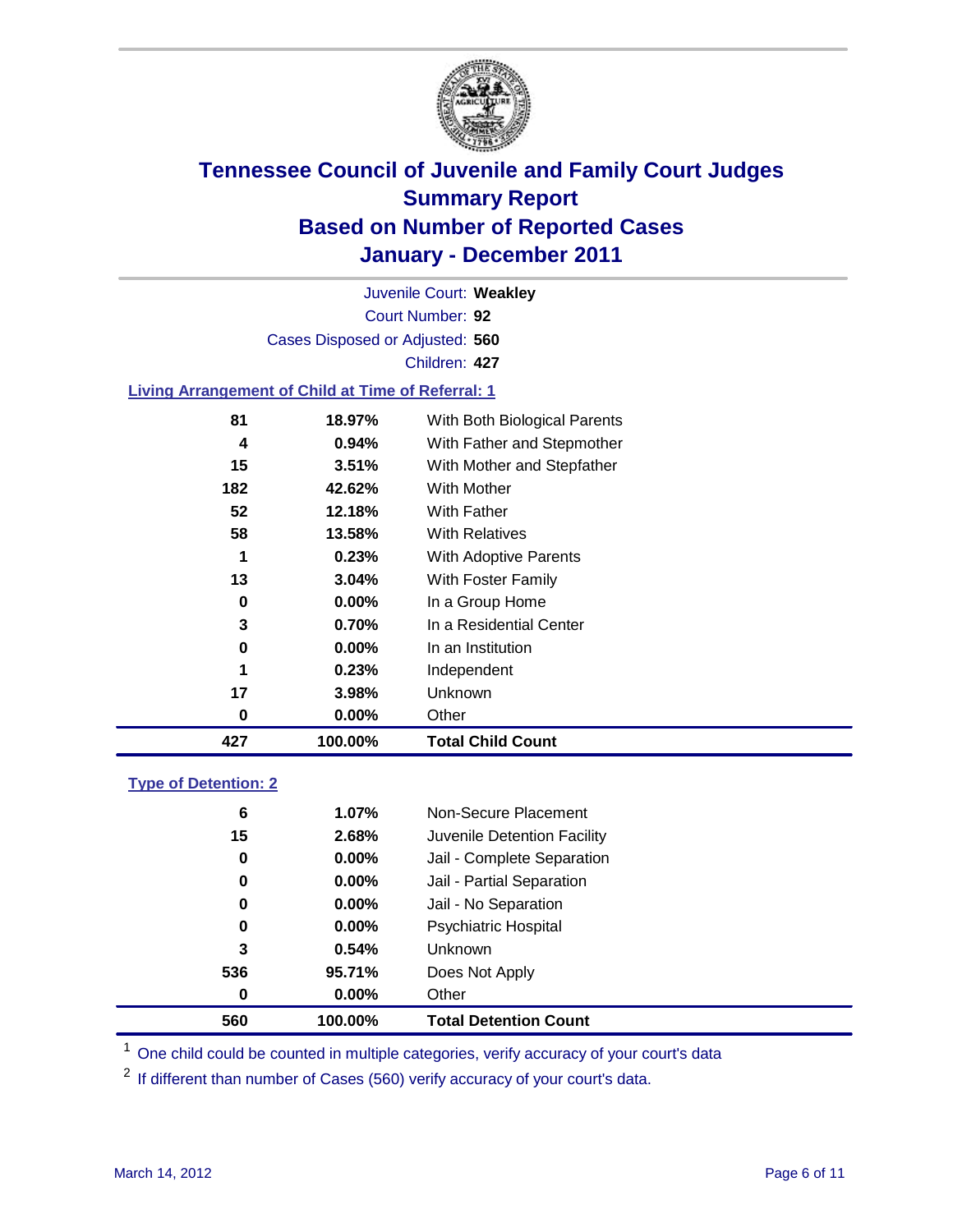

|                                                    | Juvenile Court: Weakley         |                                      |  |  |  |
|----------------------------------------------------|---------------------------------|--------------------------------------|--|--|--|
|                                                    | Court Number: 92                |                                      |  |  |  |
|                                                    | Cases Disposed or Adjusted: 560 |                                      |  |  |  |
|                                                    |                                 | Children: 427                        |  |  |  |
| <b>Placement After Secure Detention Hearing: 1</b> |                                 |                                      |  |  |  |
| 5                                                  | 0.89%                           | Returned to Prior Living Arrangement |  |  |  |
| 1                                                  | 0.18%                           | Juvenile Detention Facility          |  |  |  |
| 1                                                  | 0.18%                           | Jail                                 |  |  |  |
| 1                                                  | 0.18%                           | Shelter / Group Home                 |  |  |  |
| 3                                                  | 0.54%                           | <b>Foster Family Home</b>            |  |  |  |
| 0                                                  | 0.00%                           | Psychiatric Hospital                 |  |  |  |
| 12                                                 | 2.14%                           | Unknown                              |  |  |  |
| 537                                                | 95.89%                          | Does Not Apply                       |  |  |  |
| 0                                                  | 0.00%                           | Other                                |  |  |  |
| 560                                                | 100.00%                         | <b>Total Placement Count</b>         |  |  |  |
|                                                    |                                 |                                      |  |  |  |
| <b>Intake Actions: 2</b>                           |                                 |                                      |  |  |  |
| 579                                                | 89.77%                          | <b>Petition Filed</b>                |  |  |  |
| 15                                                 | 2.33%                           | <b>Motion Filed</b>                  |  |  |  |
| 7                                                  | 1.09%                           | <b>Citation Processed</b>            |  |  |  |
| 0                                                  | 0.00%                           | Notification of Paternity Processed  |  |  |  |
| 37                                                 | 5.74%                           | Scheduling of Judicial Review        |  |  |  |
| 0                                                  | 0.00%                           | Scheduling of Administrative Review  |  |  |  |
| 0                                                  | $0.00\%$                        | Scheduling of Foster Care Review     |  |  |  |
| 0                                                  | 0.00%                           | Unknown                              |  |  |  |
| 1                                                  | 0.16%                           | Does Not Apply                       |  |  |  |
| 6                                                  | 0.93%                           | Other                                |  |  |  |
| 645                                                | 100.00%                         | <b>Total Intake Count</b>            |  |  |  |

<sup>1</sup> If different than number of Cases (560) verify accuracy of your court's data.

<sup>2</sup> If different than number of Referral Reasons (645), verify accuracy of your court's data.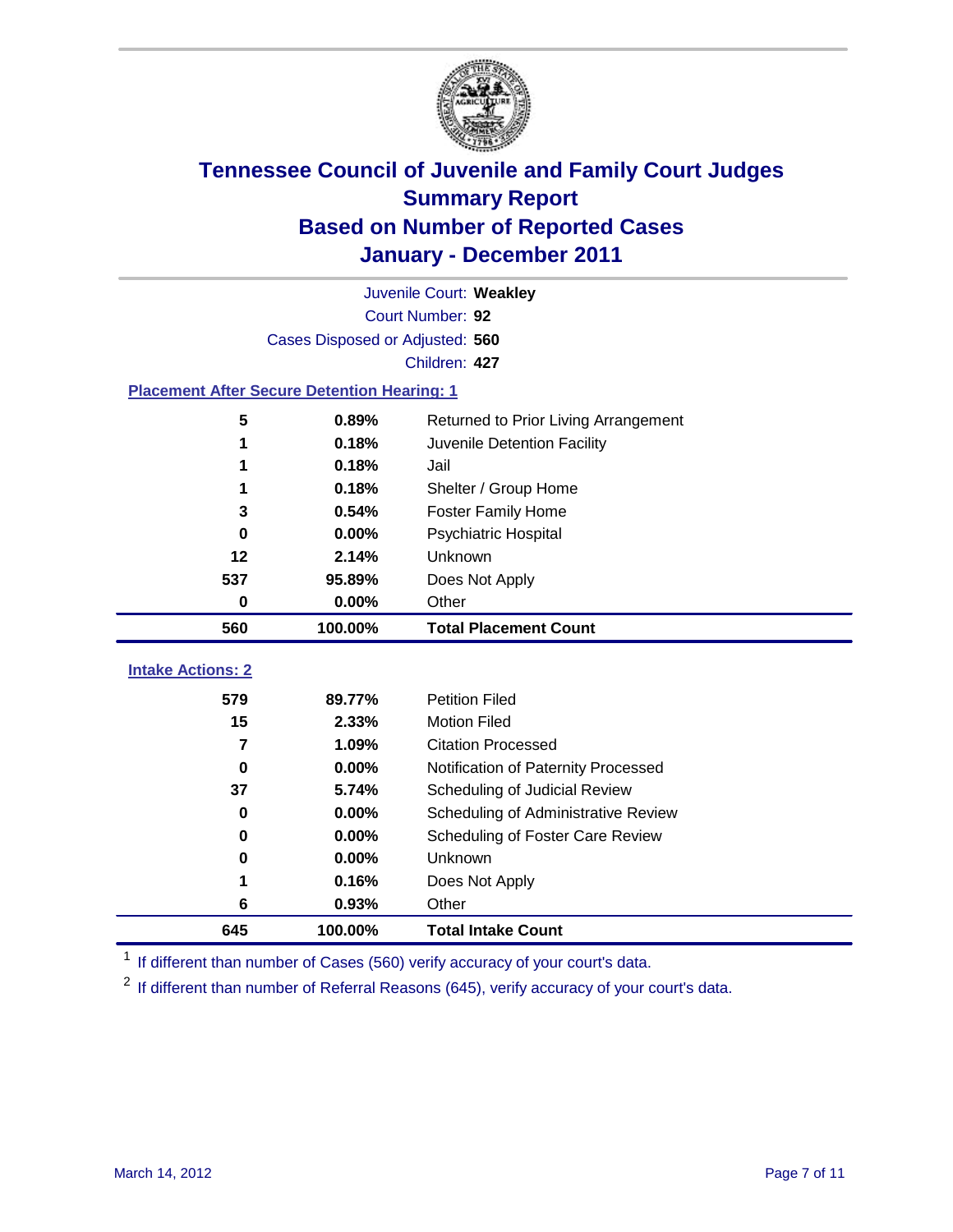

Court Number: **92** Juvenile Court: **Weakley** Cases Disposed or Adjusted: **560** Children: **427**

### **Last Grade Completed by Child: 1**

| $\bf{0}$                                | 0.00%   | Too Young for School         |  |
|-----------------------------------------|---------|------------------------------|--|
| 1                                       | 0.23%   | Preschool                    |  |
| 26                                      | 6.09%   | Kindergarten                 |  |
| 24                                      | 5.62%   | 1st Grade                    |  |
| 16                                      | 3.75%   | 2nd Grade                    |  |
| 18                                      | 4.22%   | 3rd Grade                    |  |
| 19                                      | 4.45%   | 4th Grade                    |  |
| 12                                      | 2.81%   | 5th Grade                    |  |
| 23                                      | 5.39%   | 6th Grade                    |  |
| 18                                      | 4.22%   | 7th Grade                    |  |
| 34                                      | 7.96%   | 8th Grade                    |  |
| 49                                      | 11.48%  | 9th Grade                    |  |
| 50                                      | 11.71%  | 10th Grade                   |  |
| 29                                      | 6.79%   | 11th Grade                   |  |
| 6                                       | 1.41%   | 12th Grade                   |  |
| 0                                       | 0.00%   | Non-Graded Special Ed        |  |
| $\pmb{0}$                               | 0.00%   | <b>GED</b>                   |  |
| $\bf{0}$                                | 0.00%   | Graduated                    |  |
| 61                                      | 14.29%  | <b>Never Attended School</b> |  |
| 38                                      | 8.90%   | Unknown                      |  |
| 3                                       | 0.70%   | Other                        |  |
| 427                                     | 100.00% | <b>Total Child Count</b>     |  |
| <b>Enrolled in Special Education: 1</b> |         |                              |  |

| 427                                | 100.00% | <b>Total Child Count</b> |  |
|------------------------------------|---------|--------------------------|--|
| 259                                | 60.66%  | Unknown                  |  |
| 156                                | 36.53%  | No                       |  |
| 12                                 | 2.81%   | Yes                      |  |
| __________________________________ |         |                          |  |

One child could be counted in multiple categories, verify accuracy of your court's data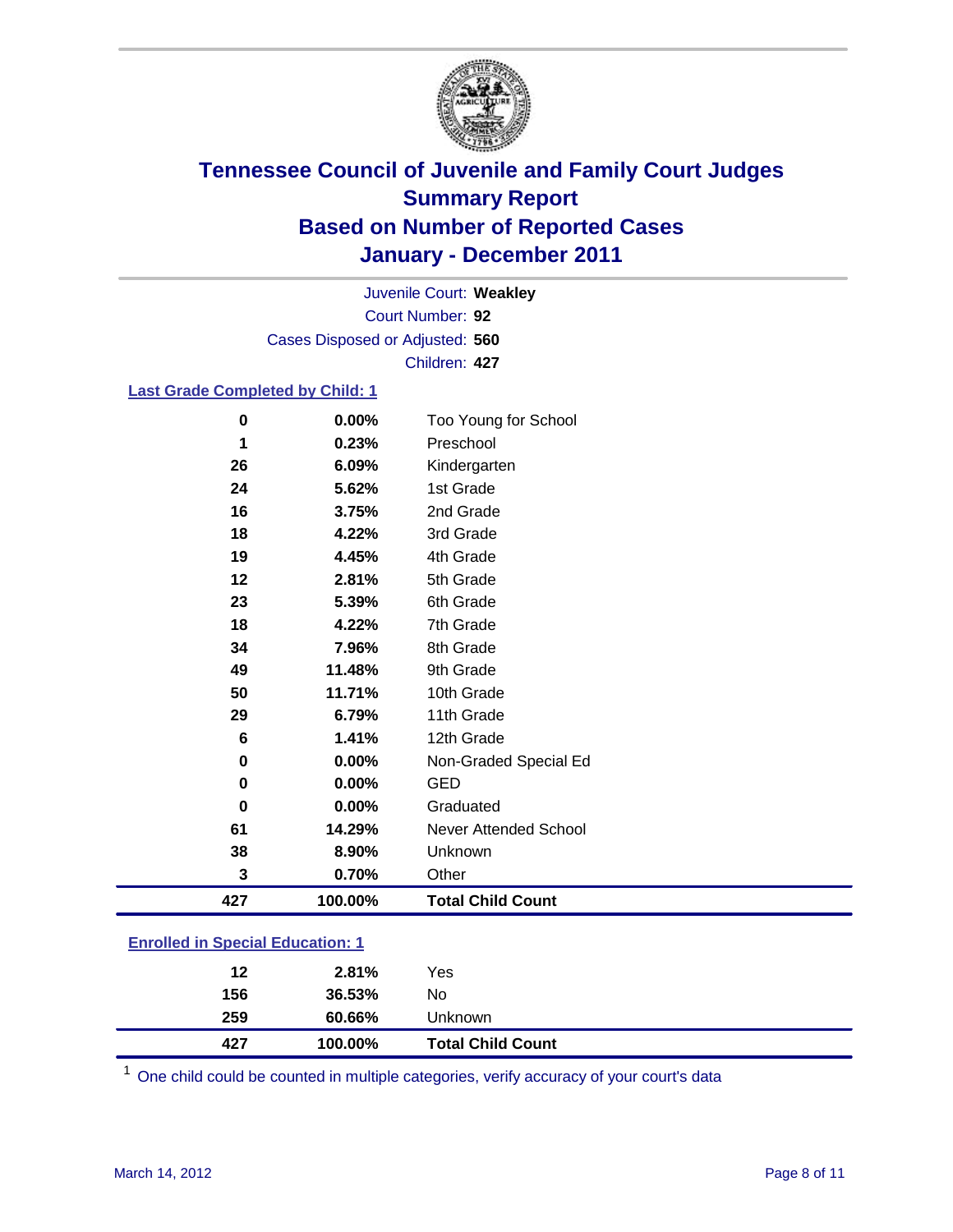

|                              | Juvenile Court: Weakley         |                           |  |
|------------------------------|---------------------------------|---------------------------|--|
|                              | Court Number: 92                |                           |  |
|                              | Cases Disposed or Adjusted: 560 |                           |  |
|                              |                                 | Children: 427             |  |
| <b>Action Executed By: 1</b> |                                 |                           |  |
| 489                          | 75.81%                          | Judge                     |  |
| $\mathbf{2}$                 | 0.31%                           | Magistrate                |  |
| 154                          | 23.88%                          | <b>YSO</b>                |  |
| 0                            | 0.00%                           | Other                     |  |
| 0                            | 0.00%                           | Unknown                   |  |
| 645                          | 100.00%                         | <b>Total Action Count</b> |  |

### **Formal / Informal Actions: 1**

| 121          | 18.76%   | Dismissed                                        |
|--------------|----------|--------------------------------------------------|
| 3            | 0.47%    | Retired / Nolle Prosequi                         |
| 147          | 22.79%   | <b>Complaint Substantiated Delinquent</b>        |
| 32           | 4.96%    | <b>Complaint Substantiated Status Offender</b>   |
| 36           | 5.58%    | <b>Complaint Substantiated Dependent/Neglect</b> |
| 4            | 0.62%    | <b>Complaint Substantiated Abused</b>            |
| 0            | $0.00\%$ | <b>Complaint Substantiated Mentally III</b>      |
| 169          | 26.20%   | Informal Adjustment                              |
| 0            | $0.00\%$ | <b>Pretrial Diversion</b>                        |
| 0            | $0.00\%$ | <b>Transfer to Adult Court Hearing</b>           |
| 0            | 0.00%    | Charges Cleared by Transfer to Adult Court       |
| 20           | 3.10%    | Special Proceeding                               |
| 108          | 16.74%   | <b>Review Concluded</b>                          |
| $\mathbf{2}$ | 0.31%    | Case Held Open                                   |
| 3            | 0.47%    | Other                                            |
| 0            | $0.00\%$ | <b>Unknown</b>                                   |
| 645          | 100.00%  | <b>Total Action Count</b>                        |

<sup>1</sup> If different than number of Referral Reasons (645), verify accuracy of your court's data.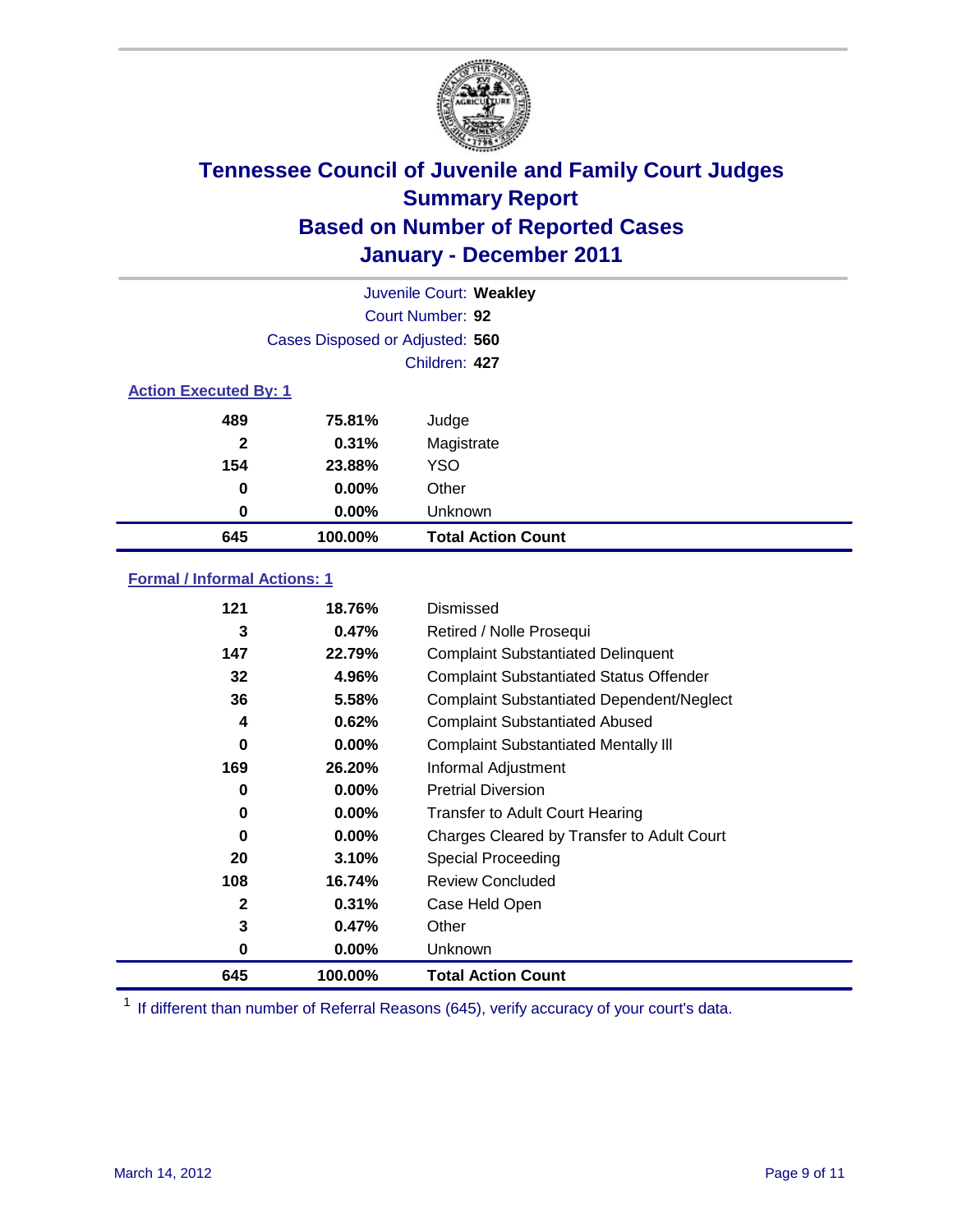

|                       |                                 | Juvenile Court: Weakley                               |
|-----------------------|---------------------------------|-------------------------------------------------------|
|                       |                                 | Court Number: 92                                      |
|                       | Cases Disposed or Adjusted: 560 |                                                       |
|                       |                                 | Children: 427                                         |
| <b>Case Outcomes:</b> |                                 | There can be multiple outcomes for one child or case. |
| 139                   | 13.76%                          | <b>Case Dismissed</b>                                 |
| 3                     | 0.30%                           | Case Retired or Nolle Prosequi                        |
| 140                   | 13.86%                          | Warned / Counseled                                    |
| 5                     | 0.50%                           | <b>Held Open For Review</b>                           |
| 140                   | 13.86%                          | Supervision / Probation to Juvenile Court             |
| 27                    | 2.67%                           | <b>Probation to Parents</b>                           |
| 0                     | 0.00%                           | Referral to Another Entity for Supervision / Service  |
| 12                    | 1.19%                           | Referred for Mental Health Counseling                 |
| 5                     | 0.50%                           | Referred for Alcohol and Drug Counseling              |
| 1                     | 0.10%                           | <b>Referred to Alternative School</b>                 |
| 2                     | 0.20%                           | Referred to Private Child Agency                      |
| 0                     | 0.00%                           | Referred to Defensive Driving School                  |
| 16                    | 1.58%                           | Referred to Alcohol Safety School                     |
| 8                     | 0.79%                           | Referred to Juvenile Court Education-Based Program    |
| 1                     | 0.10%                           | Driver's License Held Informally                      |
| 0                     | 0.00%                           | <b>Voluntary Placement with DMHMR</b>                 |
| 4                     | 0.40%                           | <b>Private Mental Health Placement</b>                |
| 0                     | 0.00%                           | <b>Private MR Placement</b>                           |
| 4                     | 0.40%                           | Placement with City/County Agency/Facility            |
| $\mathbf 2$           | 0.20%                           | Placement with Relative / Other Individual            |
| 42                    | 4.16%                           | Fine                                                  |
| 11                    | 1.09%                           | <b>Public Service</b>                                 |
| 21                    | 2.08%                           | Restitution                                           |
| 0                     | 0.00%                           | <b>Runaway Returned</b>                               |
| 13                    | 1.29%                           | No Contact Order                                      |
| 0                     | 0.00%                           | Injunction Other than No Contact Order                |
| 38                    | 3.76%                           | <b>House Arrest</b>                                   |
| 0                     | 0.00%                           | <b>Court Defined Curfew</b>                           |
| 0                     | 0.00%                           | Dismissed from Informal Adjustment                    |
| 0                     | 0.00%                           | <b>Dismissed from Pretrial Diversion</b>              |
| 0                     | 0.00%                           | Released from Probation                               |
| 0                     | 0.00%                           | <b>Transferred to Adult Court</b>                     |
| 0                     | $0.00\%$                        | <b>DMHMR Involuntary Commitment</b>                   |